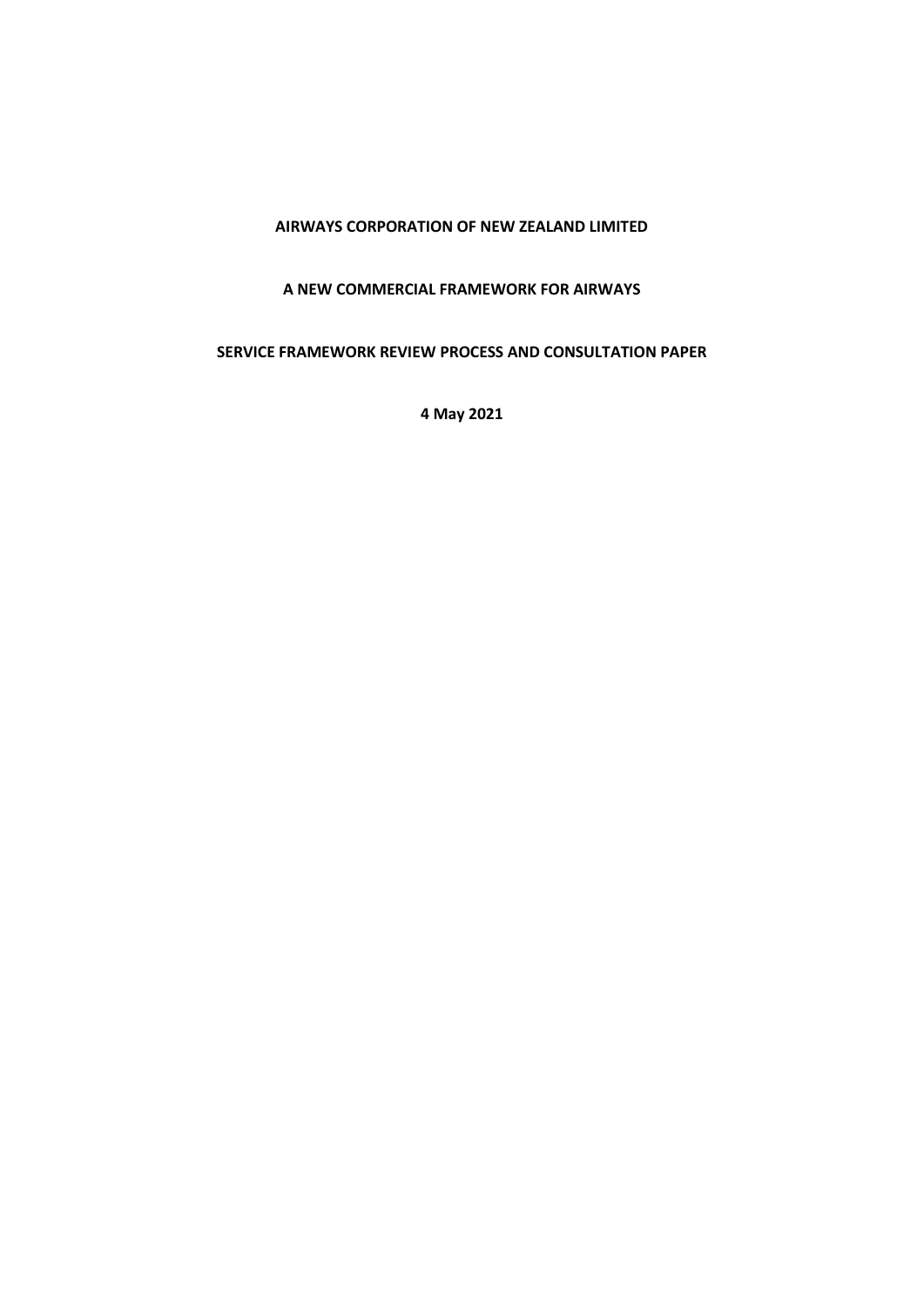### **Contents**

| <b>Introduction</b>                                                                   | 3  |
|---------------------------------------------------------------------------------------|----|
| Context for this process                                                              | 5  |
| Overview of our consultation process                                                  | 6  |
| Legal framework and our current Service and Pricing Frameworks                        | 7  |
| Legislative framework for supply of our services                                      | 7  |
| <b>Civil Aviation Rules</b>                                                           | 9  |
| Frameworks and contractual arrangements                                               | 9  |
| <b>Consultation process</b>                                                           | 10 |
| Indicative Timeline                                                                   | 10 |
| <b>Review of the Service Framework</b>                                                | 11 |
| Objectives that our frameworks should promote                                         | 11 |
| Distinguishing between base services and other services                               | 12 |
| A note on regional airports where the CAA is currently reviewing aeronautical studies | 14 |
| We welcome your submissions                                                           | 14 |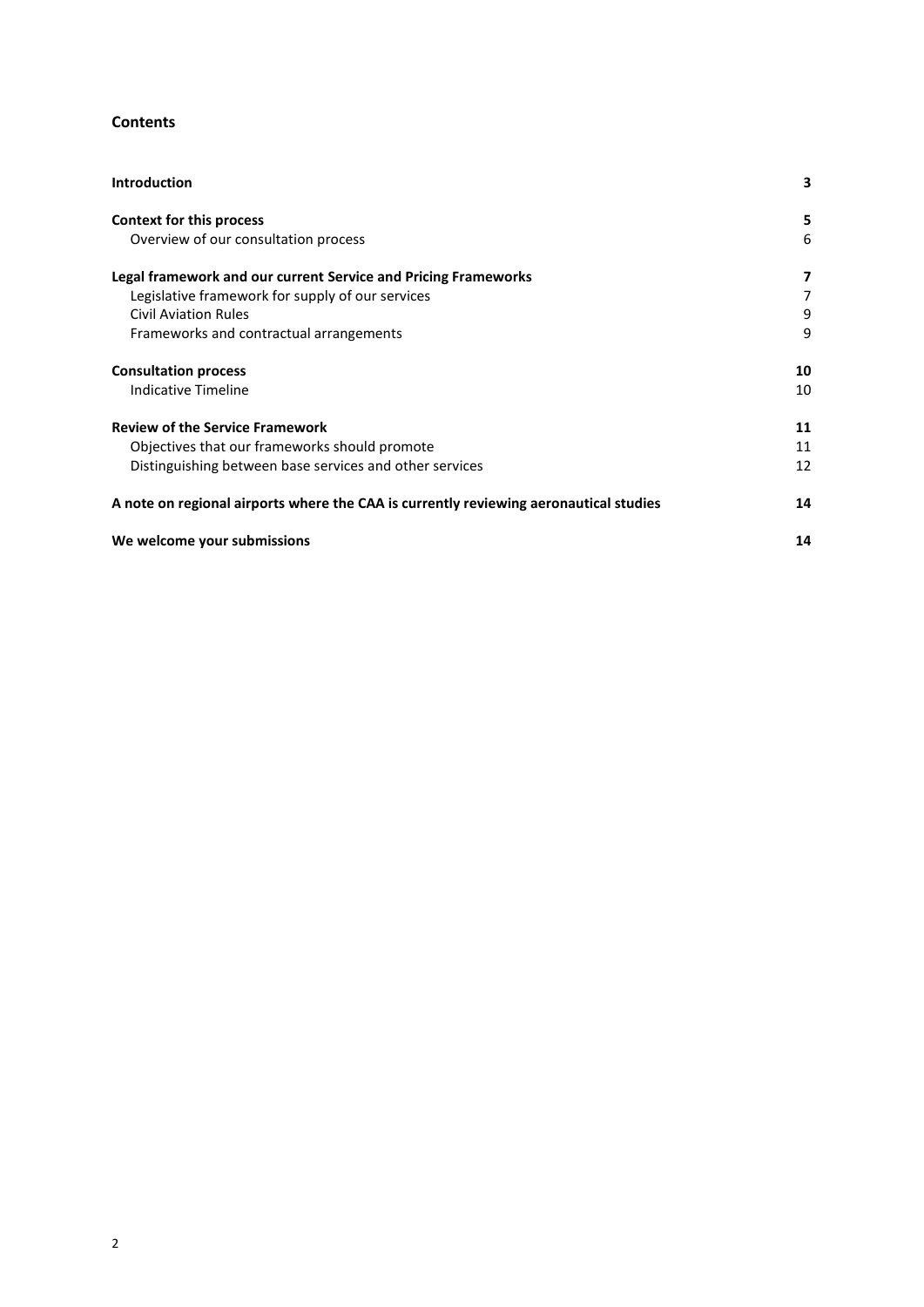### <span id="page-2-0"></span>**Introduction**

- 1. Airways Corporation of New Zealand Limited (**Airways**) supplies air navigation services to airports, airlines, general aviation operators and the New Zealand public. We are incorporated as a state-owned enterprise under the State-Owned Enterprises Act 1986 (**SOE Act**).
- 2. The New Zealand aviation industry is governed by the Civil Aviation Act 1990 (**Civil Aviation Act**) and the Civil Aviation Rules (**CARs**) made by the Minister of Transport under that Act. Airways holds a certificate issued by the Director-General of Civil Aviation under the Civil Aviation Act, which enables us to provide various air traffic control services.
- 3. Under section 99 of the Civil Aviation Act, Airways is the sole supplier of certain air traffic control services (**statutory monopoly services**). We also supply other air traffic control services to our customers, for which we do not have a statutory monopoly. Customers could self-supply them or purchase them from competing operators, although currently no other Air Navigation Service Providers (**ANSPs**) have entered the market. We refer to these as **contestable services**.
- 4. As part of its new Customer Strategy, Airways has taken the opportunity to reflect on the service and pricing frameworks, within which we supply services to the industry.
- 5. We have identified the following objectives: a modern, fit for purpose aviation system that delivers safety and efficiency; alignment with the aviation industry's commercial imperatives; productive relationships with our customers and stakeholders; closer alignment between customer relationships and the provision of Airways services; and frameworks that incentivise innovation and quality outcomes.
- 6. As part of the review, we wish to consider whether there are underlying structural issues that prevent Airways from supplying services in ways that are more efficient and cost-effective. The pandemic has highlighted these issues, but they run deeper than the immediate effects of the pandemic. In particular, we are considering whether contestable services should be treated differently to statutory monopoly (or base) services. Contestable services are purchased by airports to support their business. The kind of services that will be appropriate, and the terms on which those services are provided, will vary from airport to airport. We are exploring whether it is appropriate for those services to be offered directly to airports on a commercial basis, instead of being grouped in with base services provided around the country, to enable these services to be provided on an efficient basis and given the potential for competition from other providers.
- 7. We are not consulting on operational aspects of Airways services or proposing to cease providing any categories of services as part of this process.<sup>1</sup>
- 8. We are inviting customer and stakeholder views in three stages, which are described below. We would love to hear your views, and hope that our customers and stakeholders, including airports, airlines, general aviation (**GA**) and regulatory agencies, will provide us with rich

<sup>1</sup> Note that Airways has signalled its intention to cease Aerodrome Visual Navigation Aid Service (aka Airfield Power and Lighting) but currently is providing it.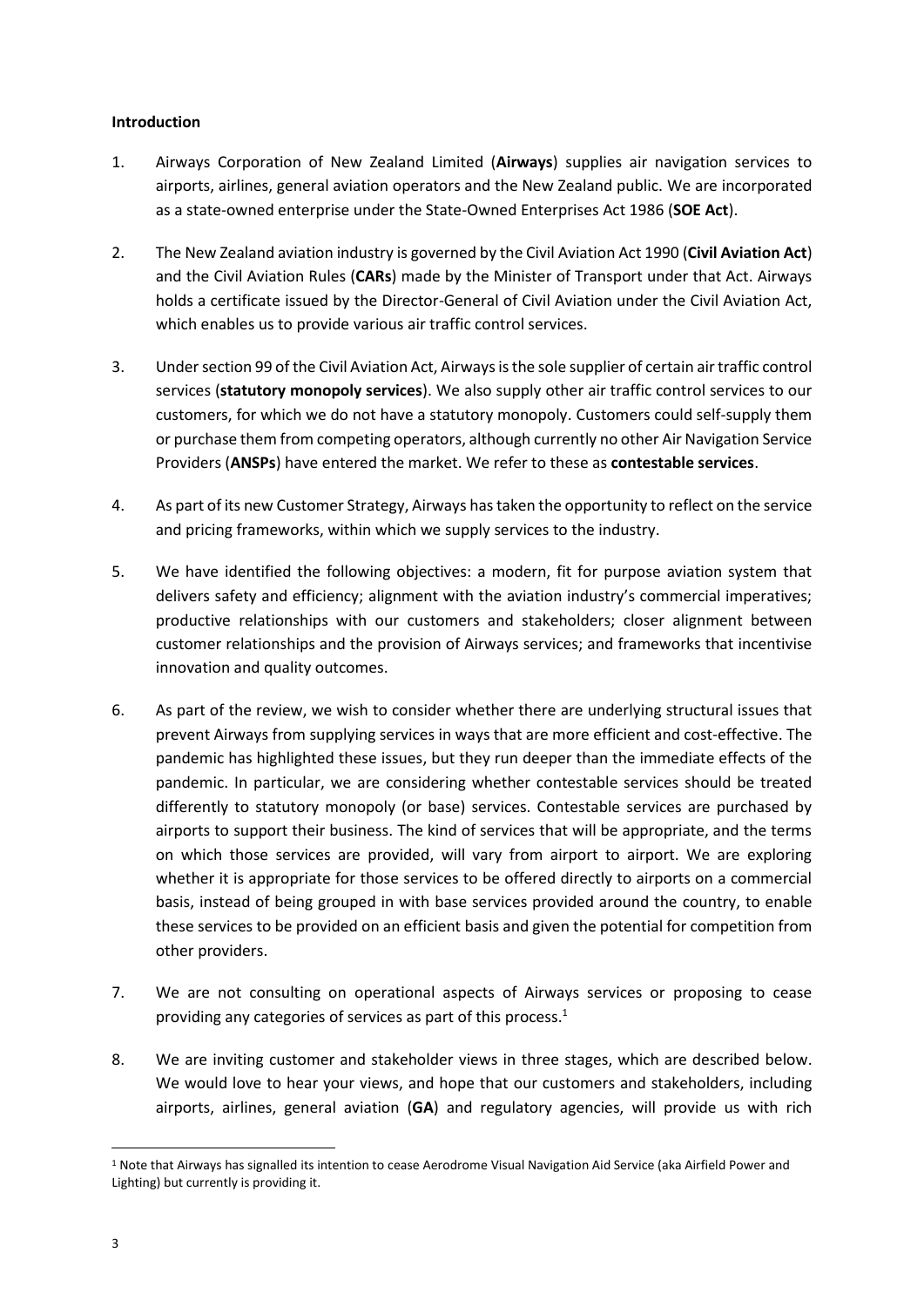feedback. We look forward to the opportunity to learn from those perspectives to ensure we provide our services going forward in a way that is reliable, efficient, cost-effective and promotes aviation safety.

- 9. The following relevant documents are available on our website: $2$ 
	- (a) Current Service Framework (effective 2012);
	- (b) Current Pricing Framework (in effect for 1 July 2019 to 1 July 2022);
	- (c) Current Standard Terms and Conditions for Provision of Airways' Services (effective 2019) (**Standard Terms**);
- 10. We have attached to this document a consultation draft of a proposed revised Service Framework, to help stakeholders make submissions on our proposals.
- 11. The Service Framework outlines the nature of our business, the air traffic control services that we provide, and the service level targets that we have set ourselves. It is not a document that we are required to produce by the Civil Aviation Act or the CARs, and it does not create any legal obligations by itself. Instead, it is a description for the benefit of operators, airports, regulators, and other stakeholders of the range of services that we offer.
- 12. The Service Framework forms the backdrop to the contractual relationships we enter with individual customers to provide services. We have contracts with airports that describe the contestable services we provide at that airport, and when operators take the benefit of our services, they enter contracts with us on our Standard Terms.
- 13. The Pricing Framework describes how we calculate the prices charged for all the services listed in the Service Framework, and is designed to ensure that we cover our costs and achieve a reasonable return.
- 14. Consultation on the Service Framework is the first stage of hearing industry views. We have an open mind, and seek customer and stakeholder input on what (if any) changes are necessary to the current framework under which we deliver our services. We have divided our consultation into stages to enable us to seek input on the way in which services are offered before looking at the detail of the Pricing Framework. Any changes to the Pricing Framework will depend on changes to the Service Framework. But we are not looking at these documents in silos, and are interested in stakeholders' views about how they interrelate.
- 15. At points throughout this paper, we have included questions on specific issues where we are particularly interested in your feedback, but we welcome your thoughts on any other aspects of the proposals described in this paper.

<sup>2</sup> https://www.airways.co.nz/about/performance-and-pricing/ans-services-and-pricing-explained/.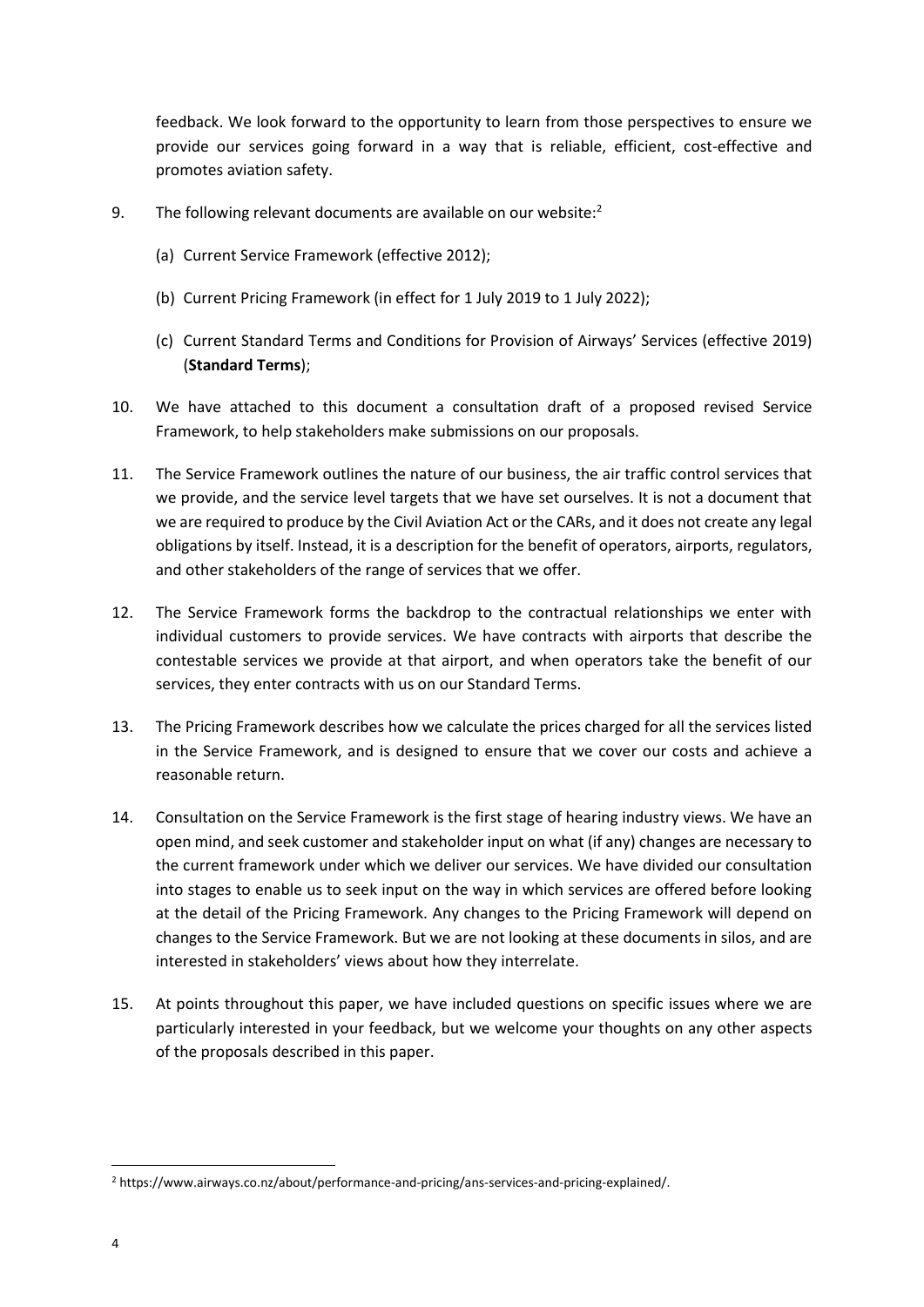### <span id="page-4-0"></span>**Context for this process**

- 16. Airways has been significantly impacted by COVID-19, with an immediate and near total loss of revenue. We are fortunate to have received the support of Treasury and our shareholding Ministers, including funding, where other aviation sectors and ANSPs internationally have not. In particular, our loss of revenue has been eased by the Government's Aviation Relief Package in the form of a cash support, loans, and subsidised airline fees. As that funding comes to an end, and as a state-owned enterprise, we are mindful of the need to look to the future to ensure our business model supports the aviation sector to revive and thrive.
- 17. In fulfilling our objective under the SOE Act of operating as a successful business, we are required to take into account the expectations of our shareholders, the Minister for State Owned Enterprises and the Minister of Finance. These were most recently conveyed in the shareholding Ministers' updated letter of expectations dated 17 December 2020, which recorded:
	- (a) The responsible management of Crown-owned company assets and finances can make an important contribution to the COVID-19 recovery ambitions of New Zealanders, and Crownowned businesses should continue to focus on ensuring the ongoing viability of their business, taking into account the impact of decisions on staff and suppliers;
	- (b) Airways will continue to play a critical role in New Zealand's air transport network by being an efficient, reliable and safe air traffic service, with our primary objective being to ensure that aircraft and passengers in controlled airspace reach their destination safely and efficiently, and retaining skills and flexibility where possible;
	- (c) The Ministers reiterated their expectations, as recorded in letters dated 22 April 2020 and 5 August 2020, that Airways would decrease its financial risk exposure and exercise financial responsibility in utilising Crown financial support. In relation to regional airports (discussed further below), the Ministers recorded their expectation that Airways would provide air traffic management services to regional airports where the Civil Aviation Authority (**CAA**) determines them to be necessary.
- 18. Earlier letters of shareholder expectations recorded that Airways is expected to reshape itself as "an efficient, reliable, safe and low cost Air Traffic Management service". Our Board and Management team takes these expectations seriously.
- 19. Airways is aware that, with time and good planning, New Zealand and the aviation sector will bounce back from the COVID-19 crisis. Our primary focus is on supporting the long-term recovery of New Zealand's aviation industry and its services to New Zealand by matching our services to the reality of the aviation sector now and into the future while maintaining aviation safety, which is core to our purpose.
- 20. We recognise our critical role in this interdependent network of airlines, airports, regulators and service providers. We want to come out on the other side of this crisis with a future-fit business model to support New Zealand's economic recovery. Along with safety, we see our role as removing cost from our business, and unnecessary cost from the aviation supply chain.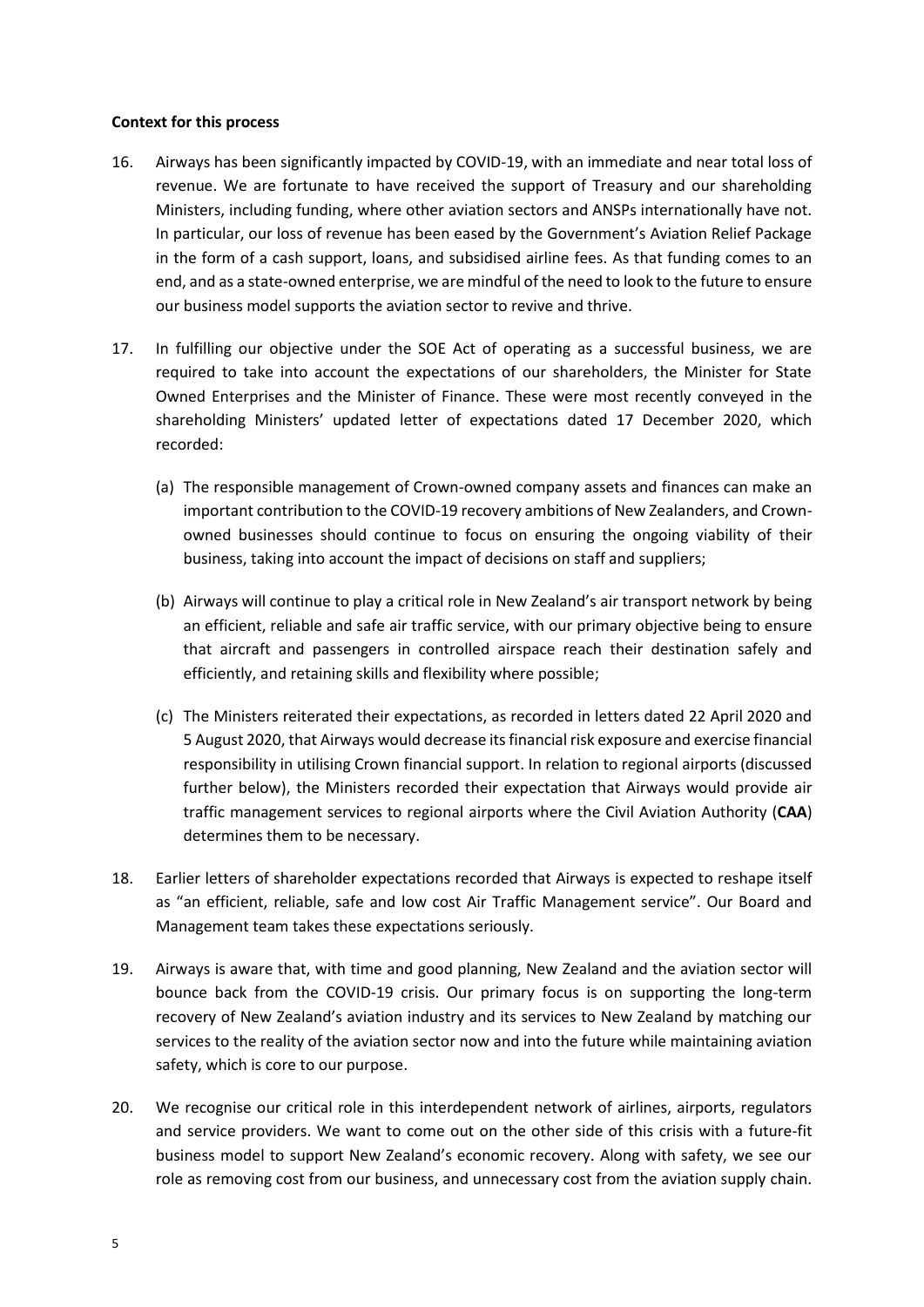In line with international ANSP practice, we have therefore added two levers to our core mission of safety: appropriateness and affordability. This requires us to ask questions about whether aspects of our business are appropriate for the future.

21. The proposals we are considering are not just about responding to the short- or medium-term effects of the pandemic. They are also designed to consider the fitness for purpose of the framework under which we supply services generally, and to address concerns that we have about underlying structural issues that might prevent us from supplying services in the most cost-effective, efficient, and pro-competitive way possible even after the effects of the pandemic have passed, and to make the regime more adaptable and responsive to changes and shocks in the future. We are conscious that the existing frameworks have been in place since 2012, and as a responsible SOE we consider that it is important to reflect on whether the existing arrangements are best suited to achieve our statutory obligations, our Ministers' expectations, and the needs of the aviation industry generally.

### <span id="page-5-0"></span>*Overview of our consultation process*

- 22. We are seeking widespread feedback of the frameworks under which we supply our services, and how we charge for those services. We want to ensure that our service and pricing frameworks are fit for purpose, efficient, pro-competitive and best suited to help us, as a supplier to the aviation industry, to adapt and respond to our changing aviation environment.
- 23. We are conscious of the potential impacts these reforms may have on our customers (including airlines, airports, GA, and Defence), and our stakeholders (including customer stakeholders, the Government, the general public, and our staff). As such, we have designed our consultation process in accordance with the following consultation principles:
	- **Consultation principle 1**: All information regarding our current commercial framework, and the proposed changes, will be presented in a transparent, easy-to-understand way
	- **Consultation principle 2**: We will not second-guess or judge what our customers and stakeholders value, but instead seek to pinpoint exactly what they value, and why
	- **Consultation principle 3**: We will listen and consider feedback openly and are genuinely interested in understanding our customers' and stakeholders' feedback and interests
	- **Consultation principle 4**: We will take an interest-based, bilateral approach to onboarding customers to any new commercial framework, taking into consideration our customers' and stakeholders' interests
- 24. We recognise that the consultation and implementation process will require coordination and information symmetry across many stakeholders. As such, the process is also designed in accordance with the following management principles:
	- **Management principle 1**: Work to align stakeholder and customer interests to the fullest extent possible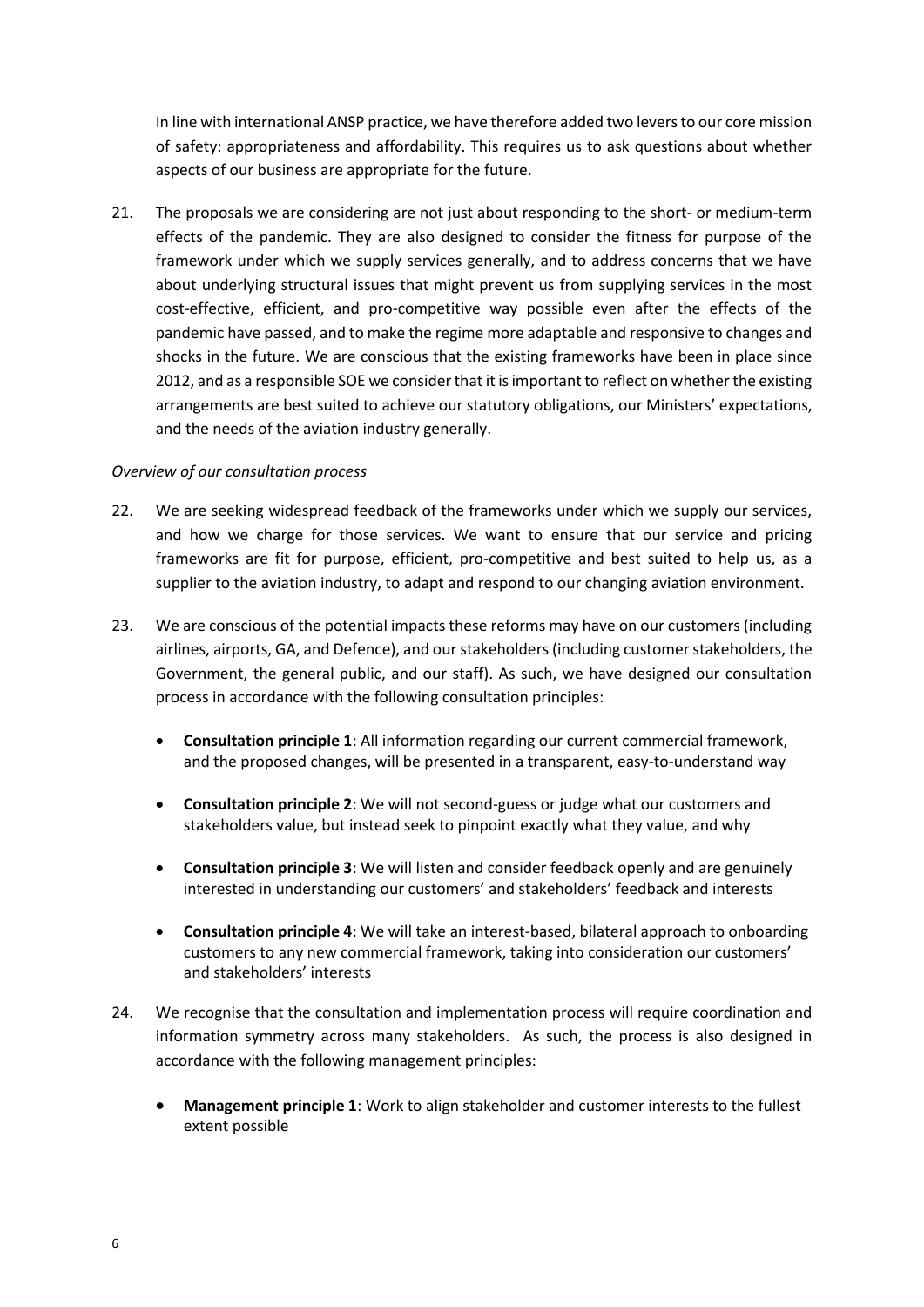- **Management principle 2**: Ensuring all stakeholders and customers have an accurate and shared understanding, and alignment across internal and external stakeholders
- **Management principle 3**: Communicate with stakeholders and customers in the manner and timing that works for them
- **Management principle 4**: All information regarding our current commercial framework, and the proposed changes, will be presented in a transparent, easy-to-understand way
- 25. There are three elements to our process. The first stage will consider the Service Framework, which outlines the services we provide and the commercial characteristics of those services. We will be considering whether we should make any change to the services in the Framework, including whether we should distinguish statutory monopoly services and contestable services.
- 26. Once the first stage is concluded, the second stage will consider our Pricing Framework and our Standard Terms. During this stage we will be consulting on proposed revisions to the Pricing Framework and Standard Terms. We do not have fixed views on what changes might be necessary to the Pricing Framework, because this will depend in part on the results of our consultation on the proposed Service Framework, but we will be exploring whether we should restructure the Pricing Framework to make it more efficient and fit for purpose, including by including only statutory monopoly services, changing the pricing structure and requiring airports to pay directly for services they receive under contracts.
- 27. Once the second stage is concluded, we will look to reset our prices to take effect from 1 July 2022 as stage three. In this third stage we will review and reset our prices following any changes to the Pricing Framework.

Consultation Question 1: What role do you see Airways playing in the recovery of the aviation sector, and how can we support you in that process?

# <span id="page-6-0"></span>**Legal framework and our current Service and Pricing Frameworks**

28. In this section we summarise the regulatory framework applicable to Airways' services, to place our consultation proposals in context.

### <span id="page-6-1"></span>*Legislative framework for supply of our services*

29. We provide six sets of services. As we explain below, we have a statutory monopoly over the supply of some of these services, while other services can be offered by other providers.

| <b>Service</b>                                                       | <b>Description</b>                                           | <b>Service</b><br>status | <b>CAR</b><br><b>Rules</b> | <b>Service</b><br><b>Framework</b> | Contract <sup>3</sup> |
|----------------------------------------------------------------------|--------------------------------------------------------------|--------------------------|----------------------------|------------------------------------|-----------------------|
| Aerodrome Air<br><b>Traffic Management</b><br>Service (includes FIS) | Control of aircraft arriving<br>to/departing from an airport | Contestable<br>service   | 171<br>172<br>174          | Schedule 2                         | Schedule 2            |

<sup>&</sup>lt;sup>3</sup> The corresponding schedule in the contract that Airways has executed with airport operators.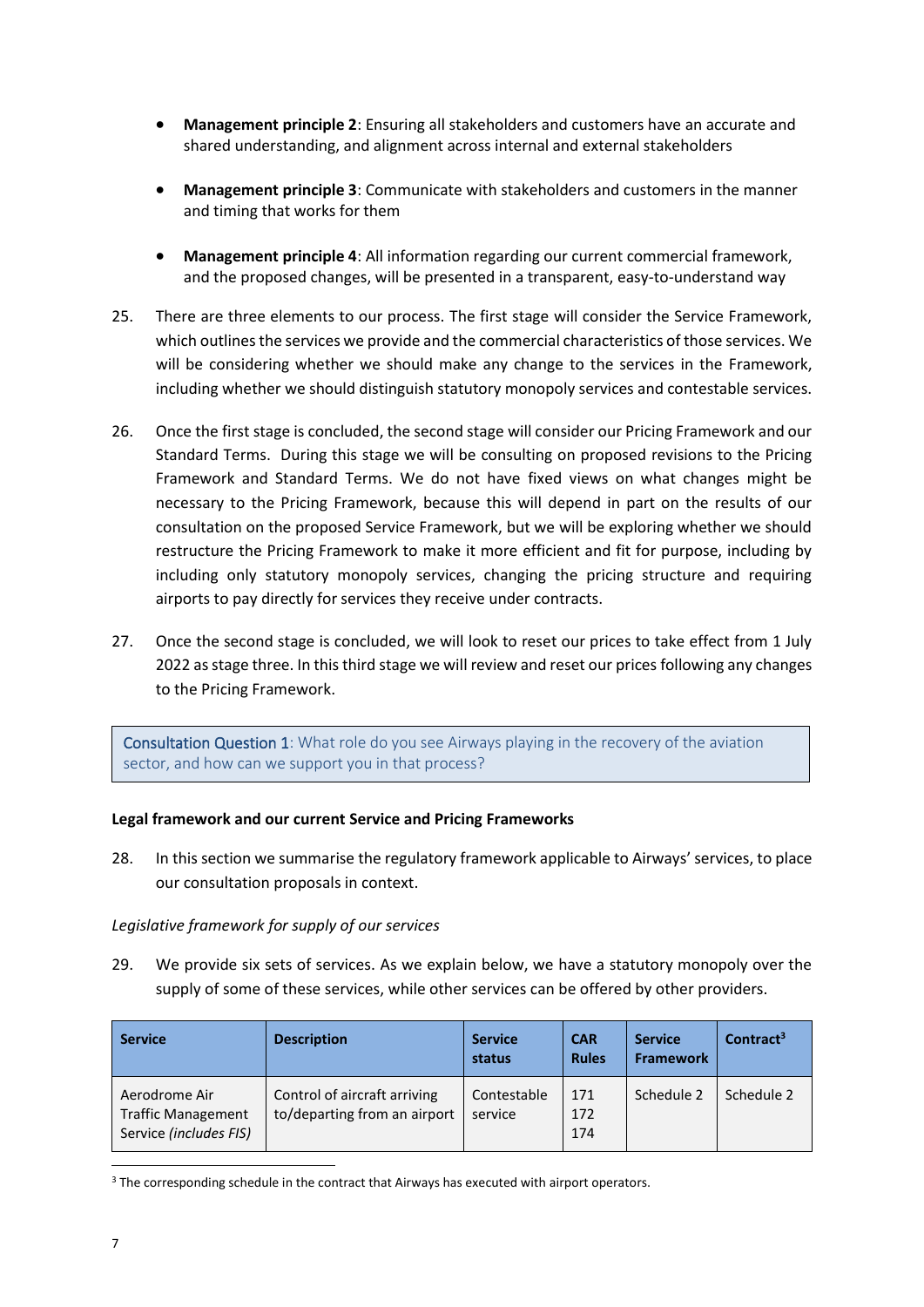|                                                                                                       |                                                                                                                               |                       | 175                             |                          |                                   |
|-------------------------------------------------------------------------------------------------------|-------------------------------------------------------------------------------------------------------------------------------|-----------------------|---------------------------------|--------------------------|-----------------------------------|
| Approach services<br>(includes FIS and<br>Alerting)                                                   | Services for arriving and<br>departing aircraft, electronic<br>navigation aids at attended<br>and some unattended<br>airports | Statutory<br>monopoly | 171<br>172<br>173<br>174<br>175 | Schedule 4               | Schedule 4<br>Schedule 5<br>(IFR) |
| En-route Domestic /<br>Oceanic Service (aka<br>Area Control<br>Services) (includes FIS<br>/ Alerting) | Control and navigation<br>services for aircraft en-route<br>between airports,<br>domestically and<br>internationally          | Statutory<br>monopoly | 171<br>172<br>173<br>174<br>175 | Schedule 5<br>Schedule 7 | N/A                               |
| <b>Flight Information</b><br>Service in<br>Uncontrolled<br>Airspace                                   | Provision of information to<br>aircraft in uncontrolled<br>airspace                                                           | Statutory<br>monopoly | 171<br>172<br>174<br>175        | Schedule 6               | N/A                               |
| Alerting Service in<br>Uncontrolled<br>Airspace                                                       | Provision of alerting service<br>to aircraft in uncontrolled<br>airspace                                                      | Statutory<br>monopoly | 171<br>172                      | Schedule 8               | N/A                               |
| Aerodrome Visual<br><b>Navigation Aid</b><br>Service (aka Airfield<br>Power and Lighting)             | Provision and maintenance<br>of airfield lighting and paint<br>markings at airports                                           | Contestable           | 139                             | Schedule 3               | Schedule 3                        |

- 30. We are a state-owned enterprise that is required to operate as a commercial business under the SOE Act. Otherwise, the principal statutory regulation of our business is the Civil Aviation Act. Section 99(1) of that legislation provides:
	- (a) Airways shall be the only person entitled to provide statutory monopoly services, being: (a) area control services; (b) approach control services and (c) flight information services.
	- (b) Airways does not have a statutory monopoly on (d) aerodrome control services or (e) aerodrome flight information services.
- 31. We describe the first category as statutory monopoly services, and the second category as contestable services:
	- (a) The Civil Aviation Act does not impose an obligation on us to supply the statutory monopoly services, but we supply those services recognising that we are the only provider permitted to do so.
	- (b) We describe the latter as contestable services because other operators are free to supply them, if necessary, with certification from the CAA.
- 32. Section 35 of the Civil Aviation Amendment Act 1992 provides for s 99(1) of the Civil Aviation Act to be repealed, in whole or in part, by the Governor-General issuing Orders in Council. This gives the government the power to remove our statutory monopoly over the provision of area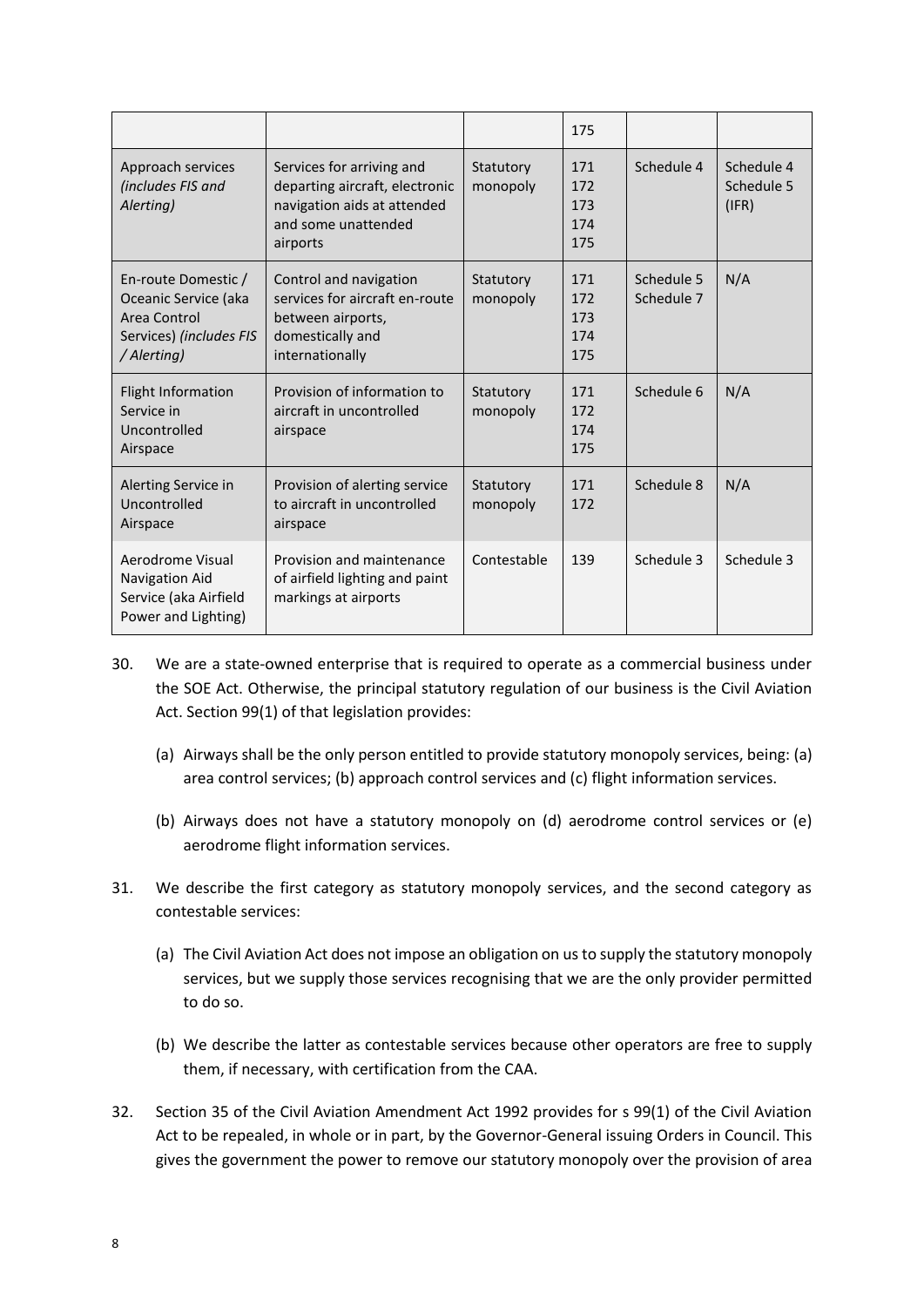control services, approach control services, and/or flight information services. No orders have been made since that power was introduced in 1992.

- 33. The Ministry of Transport is currently considering reform of the Civil Aviation Act. In 2019, it published an exposure draft bill of new legislation to replace the existing Act. That draft bill retains section 99, but omits section 35, so that Airways would retain its statutory monopoly over area control, approach control and flight information services.
- 34. We expect the revised bill to be introduced to Parliament in April or May this year. If there is any change to the status of our services, we will take that change into account and seek further submissions if necessary.
- 35. We have also reviewed customer and stakeholder submissions on the Ministry of Transport's exposure draft of the bill, which has given us valuable insight into the different perspectives on our role and the extent to which competition can and should emerge in relation to particular categories of services. We discuss these issues further below.

### <span id="page-8-0"></span>*Civil Aviation Rules*

- 36. The CARs are made by the Minister of Transport under the Civil Aviation Act and are administered by the CAA. The CARs govern how services are to be provided. CAA can require that certain services are provided at airports, depending on the characteristics of the airport. It is the responsibility of the airport operator to ensure that those services are available and provided.
- 37. Airways holds a certificate under Part 172 of the CAR which entitles it to provide various services. This certificate is amended from time to time to reflect what services we supply and where we supply those services. However, neither the CARs nor the certification imposes an obligation on us to provide any services. As a matter of practice, airport operators will contract with us to supply the services that the operator requires at the airport in order to comply with the operator's regulatory requirements.

# <span id="page-8-1"></span>*Frameworks and contractual arrangements*

- 38. Under the SOE Act, we are entitled and required to charge for our services. We have put in place a suite of documents to determine how we charge for our services.
- 39. We have produced three framework documents to govern the supply of our services:
	- (a) The **Service Framework** describes the air traffic control-related services (or "base services") that we provide and specifies the parameters and performance expectations of each service in schedules. We last consulted on the Service Framework in 2012, and the current document has been in place since then. The Service Framework records our expectations about what "base services" we will supply, to whom we will supply the services, and the specifications of those services. As noted above, in this consultation we propose narrowing the concept of "base services" to those over which we have a statutory monopoly.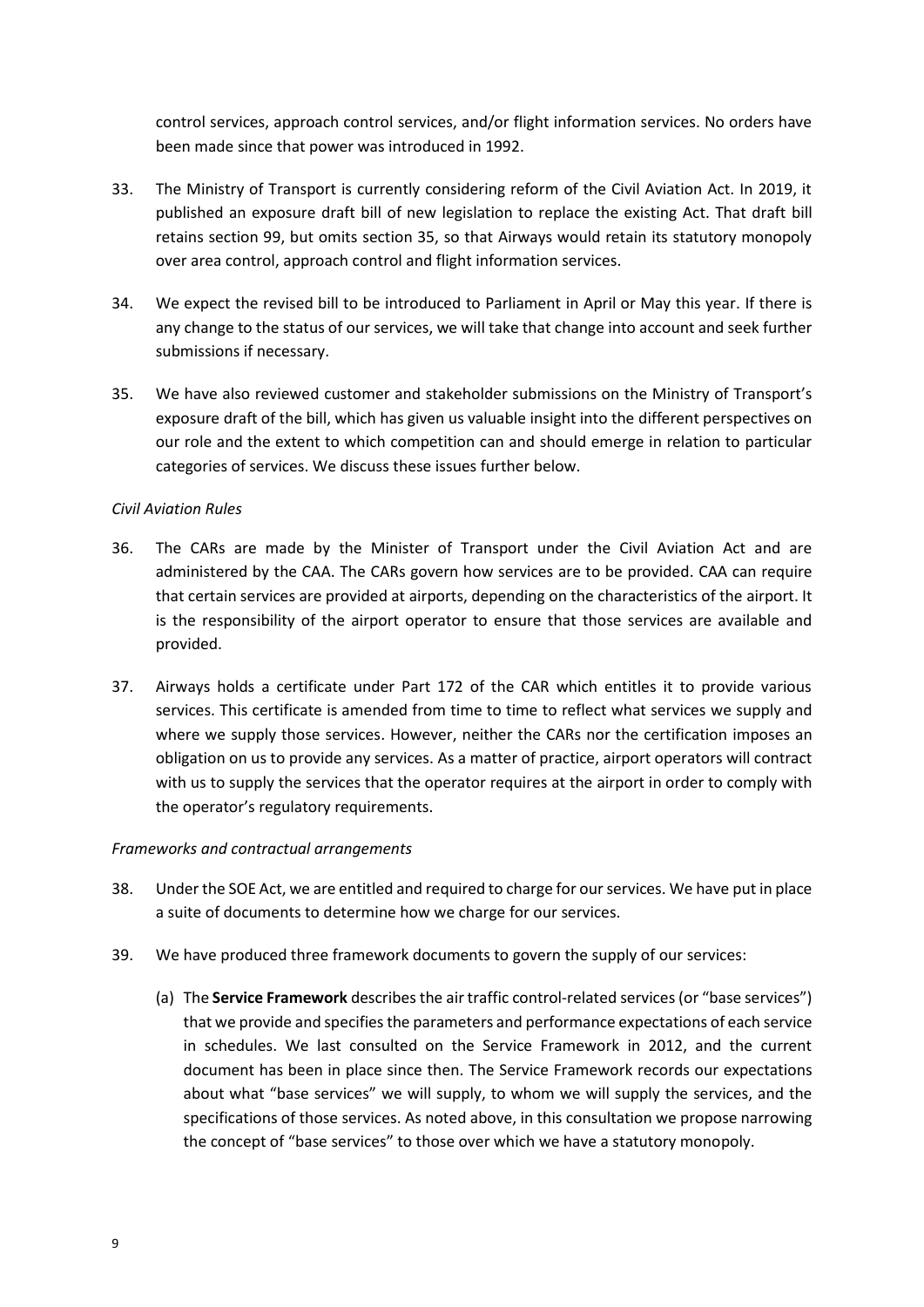- (b) The **Pricing Framework** describes the methodology that we use to calculate and allocate the cost of providing our services. The current Pricing Framework was also put into place in 2012. Prices are set in three-year cycles. We last consulted on prices in 2019, and the current prices are in effect from 1 July 2019 to 30 June 2022.
- (c) The **Standard Terms** specify the contractual terms on which services are offered.
- 40. We have two sets of contractual arrangements with our customers:
	- (a) We have concluded contracts with airports at which we supply the services set out in the Service Framework. These arrangements are bilateral and commercially confidential. Some have fixed termination dates, and others have expired and rolled over and are now terminable on reasonable notice.
	- (b) Every time an operator (such as a GA operator) uses other services to depart from or land at an airport, they form a contract with us in accordance with the Standard Terms and pay fees accordingly.

### <span id="page-9-1"></span><span id="page-9-0"></span>**Consultation process**

### *Indicative Timeline*

- 41. To ensure our decision is an informed one, we invite you to submit your view on the questions asked herein, and any other matters you consider ought to be weighed in deciding whether or how to amend the Service Framework. For this first stage of the consultation process, we are seeking submissions per the following timetable:
	- (a) We invite submissions on the proposed Service Framework by 16 June 2021;
	- (b) We invite cross-submissions by 30 June 2021;
	- (c) We will make a decision on the new Service Framework, and publish the new Service Framework document, by 30 August 2021.
- 42. Once the new Service Framework is in place, we will consult on revision of the Pricing Framework, and then new prices. We have scheduled the Pricing Framework review to take place after the Services Framework has been finalised, so that our customers and stakeholders know what services are being provided and on what basis before appropriate pricing and cost allocation methodologies can be determined. We have engaged external economic consultants to support the Pricing Framework review. We will publish a more detailed timeline for the second stage of the process in due course.
- 43. Below we set out an indicative timeline for our process for reviewing our Service Framework, Pricing Framework, and price reset.
- 44. Although we have decided it is appropriate and beneficial to consult with stakeholders, we are also conscious that we are operating in a commercial environment that can change very quickly,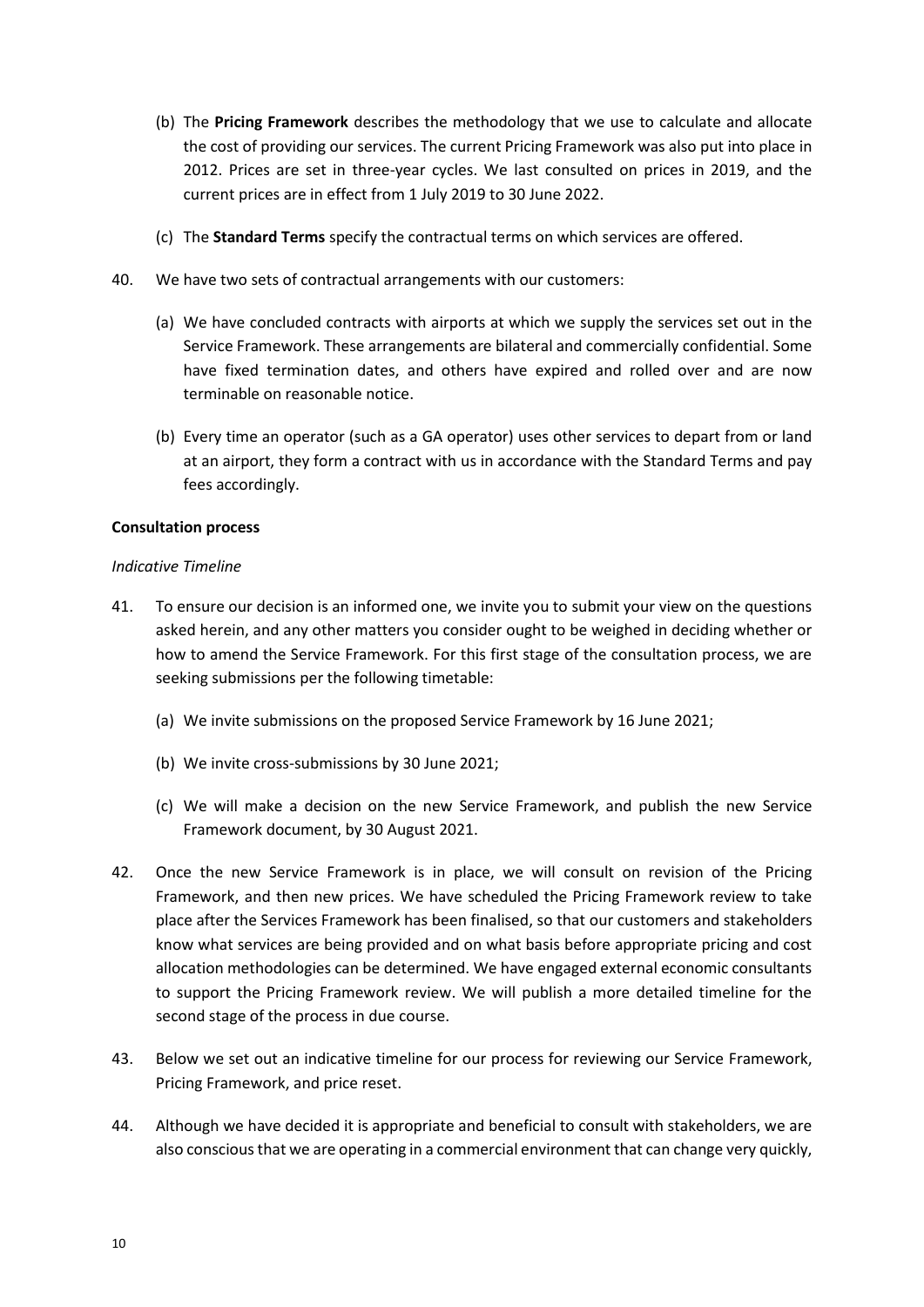and that may require commercial changes outside the scope of this process. If such a change is required we will announce that publicly and explain why.



Consultation Question 2: Do you have any comments on our timeline for consultation, and in particular, on the implementation of the new Service Framework?

### <span id="page-10-0"></span>**Review of the Service Framework**

45. We have included with this consultation document a consultation draft of a proposed Service Framework, on which we are seeking your views. We describe the key proposed changes in the next section.

### <span id="page-10-1"></span>*Objectives that our frameworks should promote*

- 46. We must operate our business in accordance with the general requirements imposed on all SOEs under section 4 of the SOE Act. Our Ministers have reiterated our critical role in New Zealand's air transport network by being an efficient, reliable, and safe air traffic management service, whose primary objective is to ensure all aircraft and passengers operating in controlled airspace reach their destination safely and efficiently. That is reflected in the statutory monopoly over certain services in section 99 of the Civil Aviation Act.
- 47. Beyond that, the legislation is not prescriptive about the commercial basis on which we deliver our services, and the objectives that we should promote in designing that framework. We have given careful consideration to the principles and objectives that should inform our commercial framework, and will continue to do so through the review of the Pricing Framework and Standard Terms, with the assistance of our economic advisers.
- 48. At this stage, we outline a number of objectives that we have identified as being potentially helpful in designing our frameworks, keeping in mind that our primary objective remains to keep providing a safe and efficient air traffic management service.
	- (a) **Efficiency**: The SOE Act requires, and our Ministers expect, us to operate as a successful business and to be as profitable and efficient as comparable businesses not owned by the Crown.
	- (b) **Fairness and alignment of incentives, benefits and risks**: Our commercial framework should provide us, and our stakeholders, incentives to deploy and purchase our services efficiently. The costs of services should be allocated fairly between different stakeholder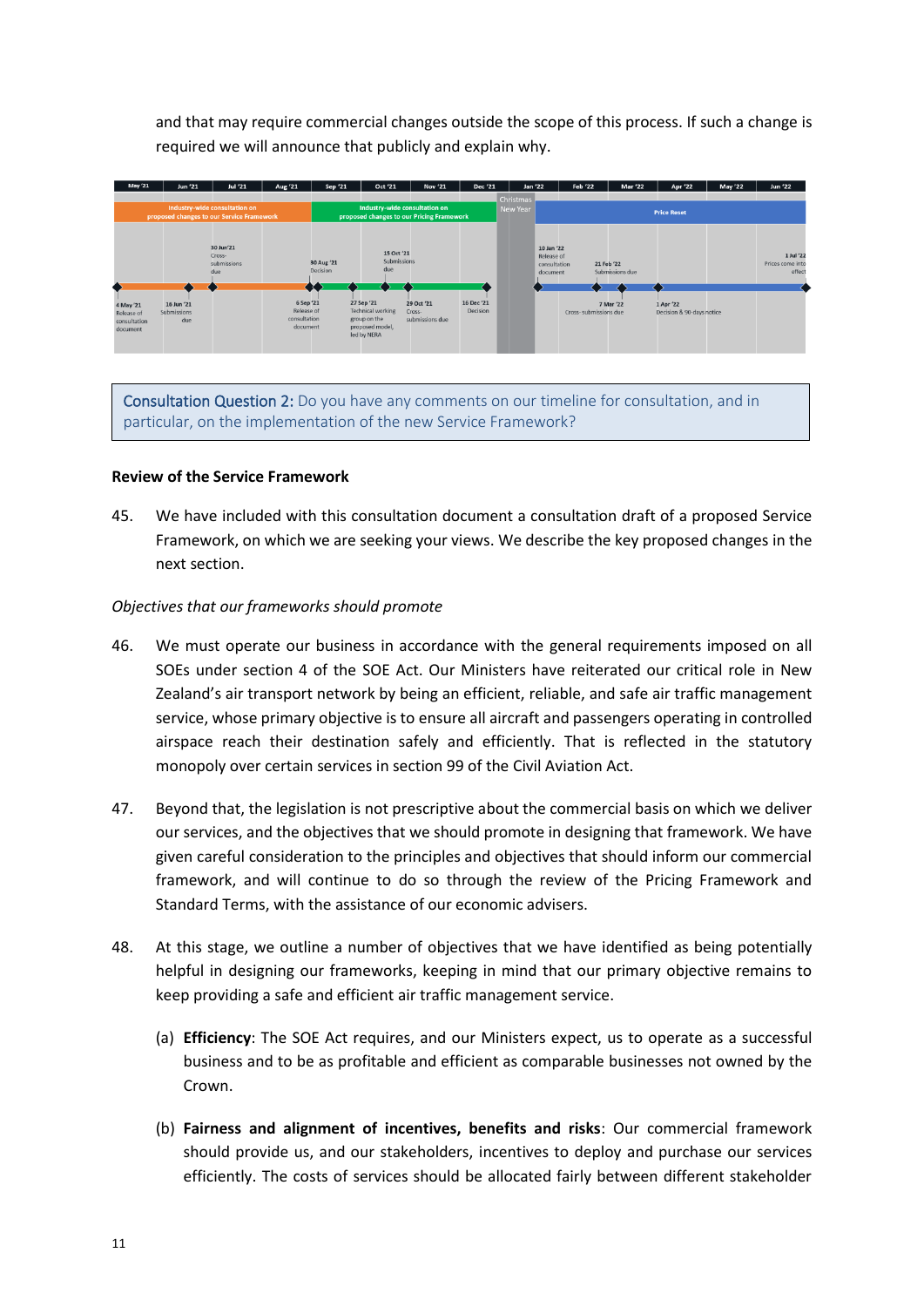groups. The cost should rest with those who benefit from the services, and risks should be allocated to those who are based placed to manage those risks.

- (c) **Promotion of competition**: Our commercial framework should be designed to enable and promote competition where appropriate. As a responsible Crown-owned company, we recognise that robust competition generates benefit for the New Zealand community as a whole. Where services are contestable, our framework should be designed to facilitate and encourage competition where possible. This drives us to be more efficient and responsive, provides choice to our customers, and ultimately benefits the New Zealand community.
- (d) **Clear and accessible**: Consistent with our stakeholder management principles, our commercial framework should be clear, accessible and understandable.
- (e) **Agile and responsive to change:** The aviation industry is dynamic, and is expected to undergo significant and fundamental change in response to the COVID-19 pandemic and consequent structural changes, changes in domestic and international tourism, climate change considerations, technology developments, and so on. Our commercial framework should be flexible and capable of responding to these changes.
- 49. We will continue to consider and refine these objectives as we work through the consultation process.

Consultation Question 3: What objectives do you think should guide the development of our Service and Pricing Frameworks?

### <span id="page-11-0"></span>*Distinguishing between base services and other services*

- 50. Earlier we described the distinction between services over which we have a monopoly (area control, approach control and flight information services) and those which can be provided by other ANSPs in competition with Airways (aerodrome control and aerodrome flight information services).
- 51. The current version of the Service Framework does not distinguish between these two groups of services: they are all called "base services". In our proposed Service Framework, we propose to draw a distinction between two categories of services:
	- (a) **Base Services** will capture the statutory monopoly services; and
	- (b) **Contestable Services** will capture the services where we do not have a statutory monopoly.
- 52. This would mean that:
	- (a) we would continue to supply Base Services to our customers, in accordance with the Pricing Framework and Standard Terms (to be consulted on separately);
	- (b) we will supply Contestable Services directly to our customers, and in particular airports, pursuant to commercially negotiated contractual arrangements.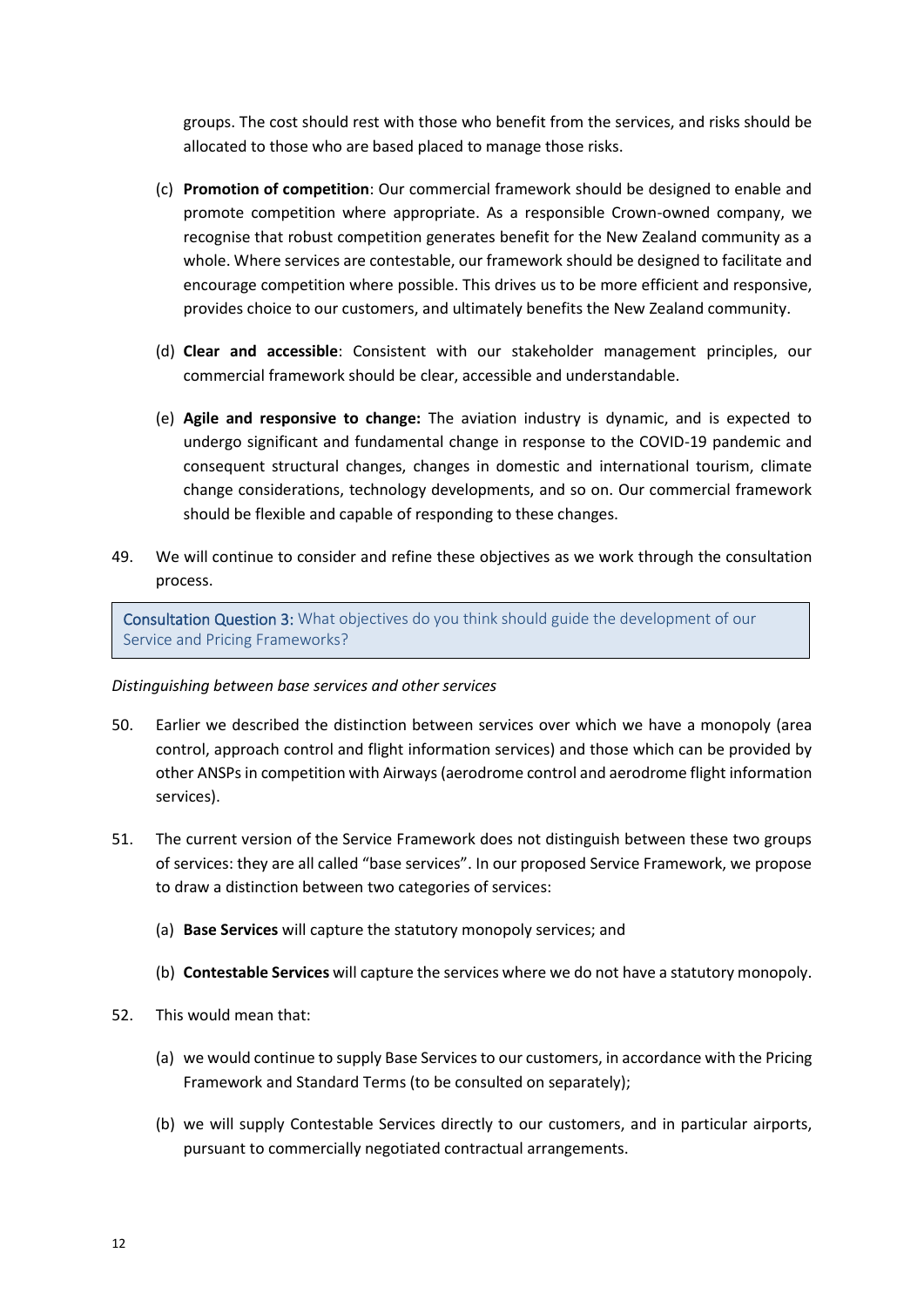- 53. As a consequence of this change, Contestable Services would be excluded from the Pricing Framework because the price of those services would be negotiated on a case-by-case basis.
- 54. There are a number of reasons for considering this change:
	- (a) **Consistency with legislation**: the Civil Aviation Act and the exposure draft of the new legislation makes a clear distinction between statutory monopoly services and other services. We consider that it is appropriate for the proposed Service Framework to reflect that distinction.
	- (b) **Promotion of competition**: the legislation contemplates that services outside the statutory monopoly should be contestable, and that other operators (including overseas ANSPs, new entrants, and airports themselves) may wish to provide those services in competition with Airways. A number of submitters on the Ministry of Transport's consultation on the exposure draft of the new legislation commented on the desirability of encouraging competition where possible.
	- (c) **Efficiency of provision and pricing**: This distinction recognises that a different approach to provision and pricing of services may be appropriate depending on whether services are subject to a statutory monopoly or fall within the contestable services. In particular, we consider that where airports have a choice whether to procure contestable services at their airport, it is efficient for the provision of those services to be procured on a negotiated basis.
	- (d) **Flexibility and responsiveness to change:** Technology developments in particular are likely to drive changes in the way that we supply our services (for example, certain services can be provided remotely as an alternative to in-person airport control services). Clearly disaggregating the different categories of services we provide enables us to respond more easily to those changes.
	- (e) **Clarity and accessibility:** Delineating the different categories of services that we provide helps stakeholders understand what services are provided and how.
- 55. We recognise that we are currently the only ANSP operating in New Zealand, although we understand that overseas operators have been exploring entering the New Zealand market. We want to continue supplying the Aerodrome Air Traffic Management Service to all the airports who currently purchase it where CAA regards the service as necessary and subject to appropriate commercial terms, but it is important that we do so on a basis that is efficient and that aligns incentives.
- 56. We consider that the current arrangements may not meet these objectives. The contract to supply Aerodrome Air Traffic Management Services is with the airports, but they pay nominal consideration and the cost is borne by airlines and other users. This obscures the value proposition of the services and passes the cost on to users who are not involved in the purchasing decision. It misaligns incentives because airports are not paying for the service and are not required to assess its value to their operation.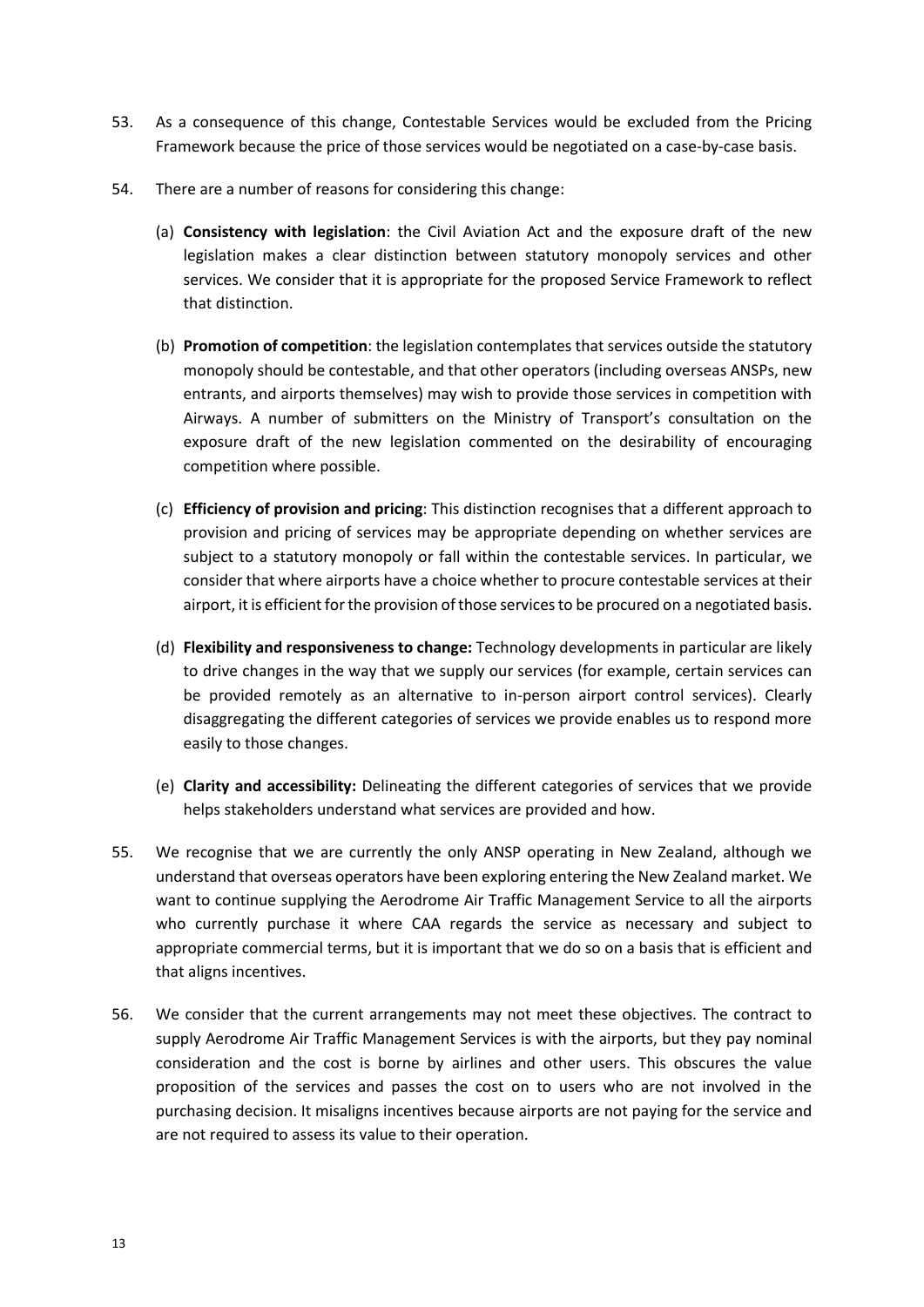- 57. Whether Aerodrome Air Traffic Management Services are required, and the terms on which they should be provided, needs to be assessed on an airport-by-airport basis, with CAA making an assessment of what services are required for particular operations. If airports wish to obtain such services to support particular operations or their own commercial goals, then we consider it may be appropriate for them to negotiate for the provision of those services from us, rather than socialising the cost via airlines for services, including where that may not be efficient, proportionate or appropriate.
- 58. For the same reasons, we are considering whether it is appropriate for charges to be determined on an airport-by-airport basis, with the negotiations taking into account the particular needs of the individual airport. We are concerned that the current system, where the cost of providing Aerodrome Air Traffic Management Services is bundled in with the cost of other (country-wide) services in the Pricing Framework, may obscure the true costs and benefits of the service at individual airports and obscure inefficiencies.
- 59. Our view is that our proposal meets our statutory obligations and commercial considerations. Distinguishing contestable services from statutory monopoly services in the proposed Service Framework will promote efficiency, encourage other providers into a competitive market, and enable the development of new contractual arrangements that better reflect fairness in pricing, cost and risk allocation.

Consultation Question 4: Do you agree with our proposal to distinguish between contestable services and statutory monopoly services?

Consultation Question 5: Do you support the direct charging to airports for Aerodrome Services? Do you agree that if contestable services and statutory monopoly services are distinguished in the way we have proposed, the former should be excluded from the Pricing Framework?

### <span id="page-13-0"></span>**A note on regional airports where the CAA is currently reviewing aeronautical studies**

- 60. For the seven regional airports where the CAA is currently reviewing aeronautical studies on the level of service, there may be a change in service, or the same service as currently provided.
- 61. For airports outside of the scope of the regional airports change review, we are not proposing to change the services provided, only the contractual and commercial basis on which they are provided. This would mean that we would enter negotiations with individual airports for the services that would be provided and the terms on which they would be provided.

### <span id="page-13-1"></span>**We welcome your submissions**

- 62. We welcome your submissions, which can be emailed to Tracey Hall at [tracey.hall@airways.co.nz.](mailto:tracey.hall@airways.co.nz)
- 63. Please note that all submissions will be made available to the public on our website. If your submission contains any commercially sensitive or confidential information that you do not